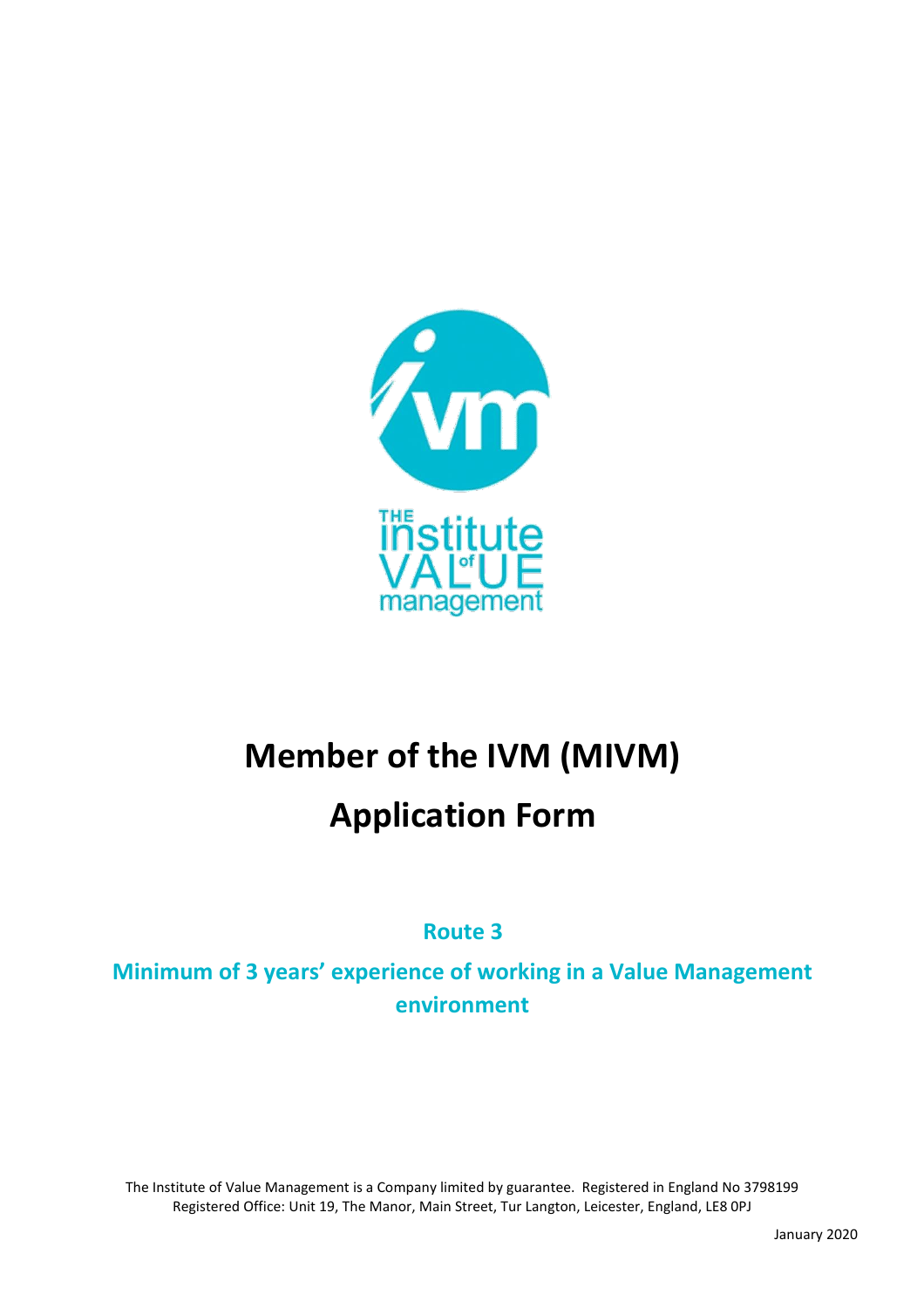

Before submitting your application, please note the following:

- Your CPD record must, from  $1<sup>st</sup>$  January 2016 onwards, be up-to-date, this will be checked by IVM.
- If you have outstanding subscription and/or conduct issues on your record, your application cannot be processed.
- If your application is successful, you will pay a higher annual subscription.

Email your completed application to Secretary@ivm.org.uk

#### **Application fee**

The application fee is GBP £30.

#### **How to pay**

You can pay by one of the following methods. Please indicate your chosen method.

 $\Box$  Cheque, made payable to IVM

 $\Box$  Bank transfer (BACS)

| <b>BACS</b> details: |                                      |
|----------------------|--------------------------------------|
| Bank:                | <b>LLOYDS TSB plc</b>                |
| Account Name:        | <b>Institute of Value Management</b> |
| Account Number:      | 00374070                             |
| Sort Code:           | 30-94-38                             |
| <b>IBAN No:</b>      | GB41LOYD30943800374070               |
| BIC:                 | LOYDGB21042                          |

Following election to Member, you will be required to pay the Member (MIVM) subscription fee. In your first year this will be the difference between any IVM subscription you have previously paid and the Member (MIVM) subscription fee.

Please ensure, if you are already a member of the IVM, you quote your IVM membership number and full name as reference on payment.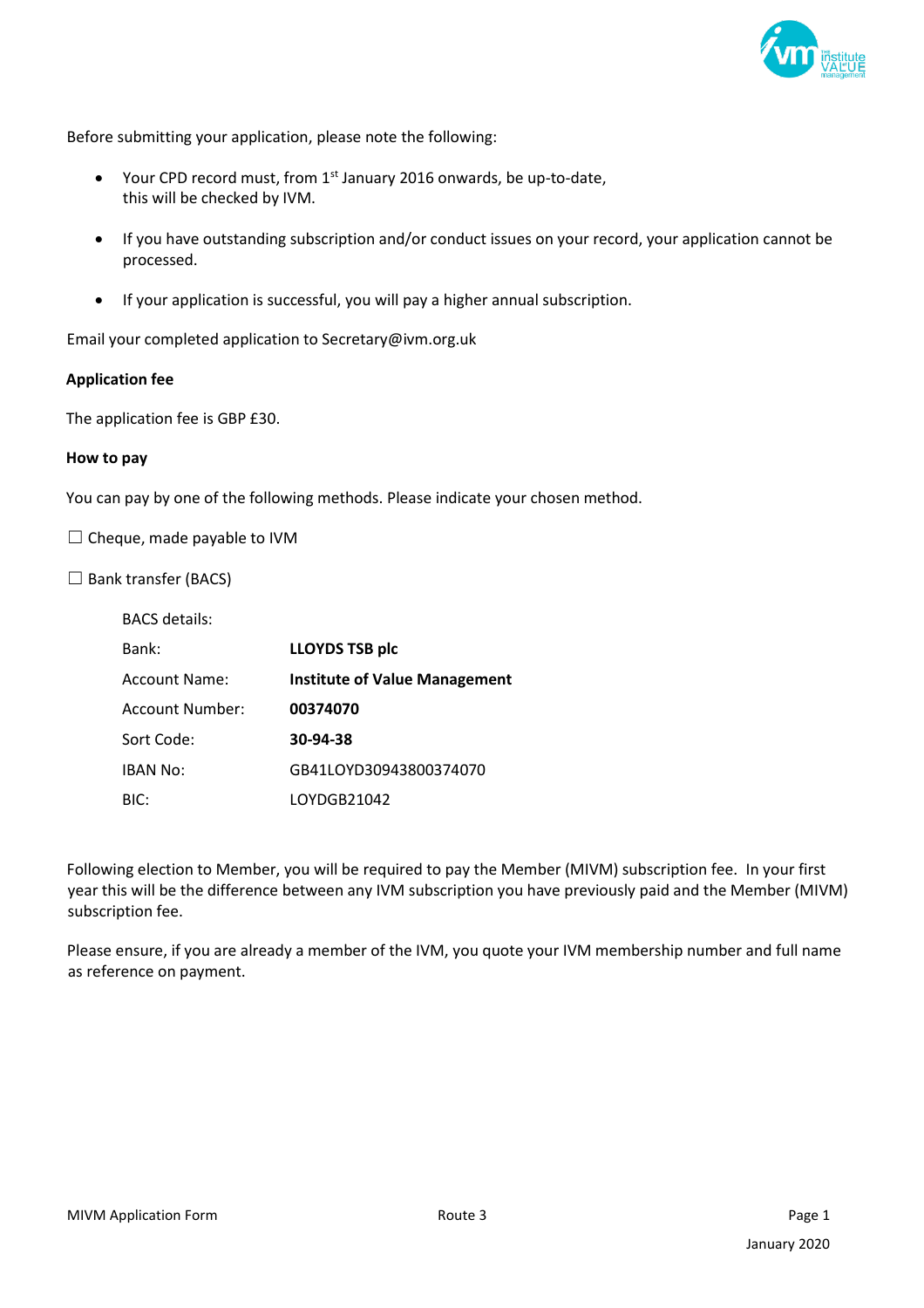

| <b>Personal Details</b>                         |  |
|-------------------------------------------------|--|
| <b>IVM Membership Number</b><br>(if applicable) |  |
| Name:                                           |  |
| <b>Home address:</b>                            |  |
| Email:                                          |  |
| Tel:                                            |  |
| <b>Mobile:</b>                                  |  |
| Company:                                        |  |
| Date of Birth:                                  |  |

## **Personal Statement on current role, practices and ambitions**

Maximum 500 words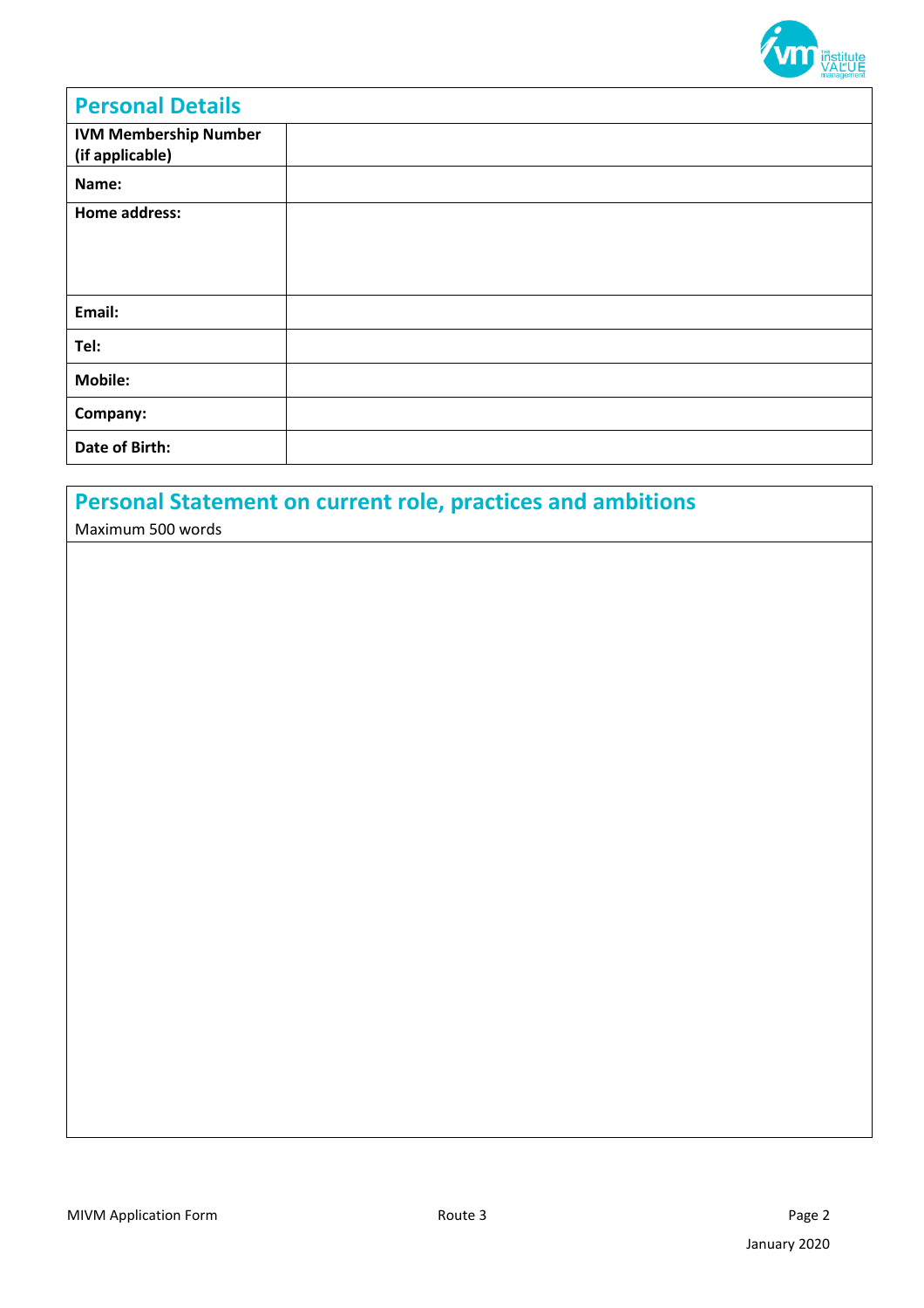

| <b>Curriculum Vitae or Resume</b>                                                                                 |                           |           |         |
|-------------------------------------------------------------------------------------------------------------------|---------------------------|-----------|---------|
| Start with the most recent and include all relevant roles demonstrating your Value Management related experience. |                           |           |         |
| Employer                                                                                                          | <b>Position/Job Title</b> | Date from | Date to |
|                                                                                                                   |                           |           |         |
|                                                                                                                   |                           |           |         |
| <b>Overview of Scope and Responsibilities:</b>                                                                    |                           |           |         |
|                                                                                                                   |                           |           |         |
|                                                                                                                   |                           |           |         |
|                                                                                                                   |                           |           |         |
|                                                                                                                   |                           |           |         |
| <b>Employer</b>                                                                                                   | <b>Position/Job Title</b> | Date from | Date to |
|                                                                                                                   |                           |           |         |
|                                                                                                                   |                           |           |         |
| <b>Overview of Scope and Responsibilities:</b>                                                                    |                           |           |         |
|                                                                                                                   |                           |           |         |
|                                                                                                                   |                           |           |         |
|                                                                                                                   |                           |           |         |
|                                                                                                                   |                           |           |         |
| Employer                                                                                                          | <b>Position/Job Title</b> | Date from | Date to |
|                                                                                                                   |                           |           |         |
|                                                                                                                   |                           |           |         |
| <b>Overview of Scope and Responsibilities:</b>                                                                    |                           |           |         |
|                                                                                                                   |                           |           |         |
|                                                                                                                   |                           |           |         |
|                                                                                                                   |                           |           |         |
|                                                                                                                   |                           |           |         |
|                                                                                                                   |                           |           |         |

| <b>Academic Qualifications (Please provide copies)</b> |               |               |
|--------------------------------------------------------|---------------|---------------|
| <b>Subject</b>                                         | Qualification | Date achieved |
|                                                        |               |               |
|                                                        |               |               |
|                                                        |               |               |

| <b>Professional Body Membership(s) (Please provide copies)</b> |       |               |
|----------------------------------------------------------------|-------|---------------|
| <b>Professional Body</b>                                       | Grade | Date achieved |
|                                                                |       |               |
|                                                                |       |               |
|                                                                |       |               |
|                                                                |       |               |
|                                                                |       |               |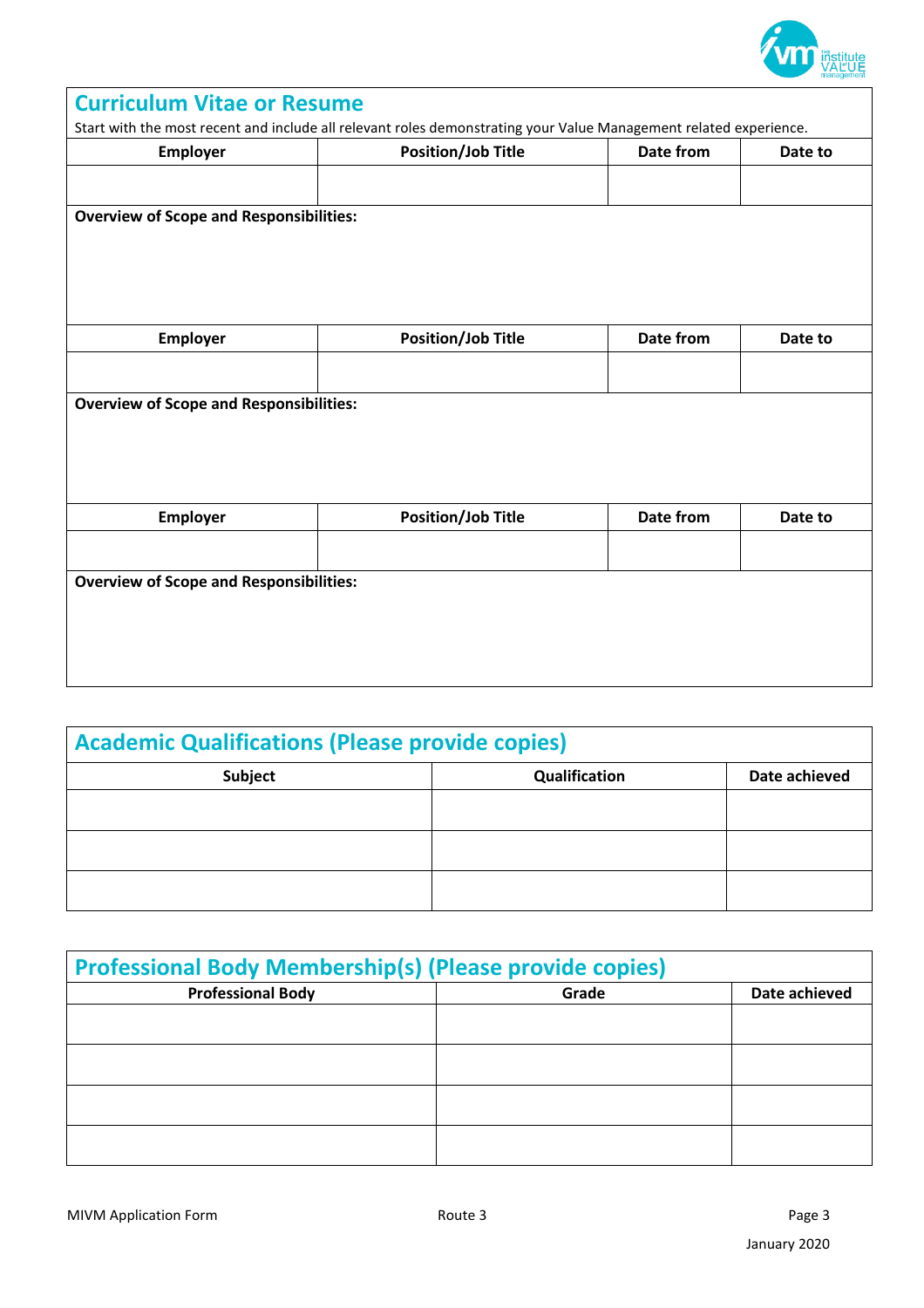

#### **Experience of working in a VM environment**

**Evidence Statement 1 (Year 1)**

**Written Statement (Maximum 500 words):**

**Description of Third Party Evidence:**

#### **Experience of working in a VM environment**

**Evidence Statement 2 (Year 2)**

**Written Statement (Maximum 500 words):**

**Description of Third Party Evidence:**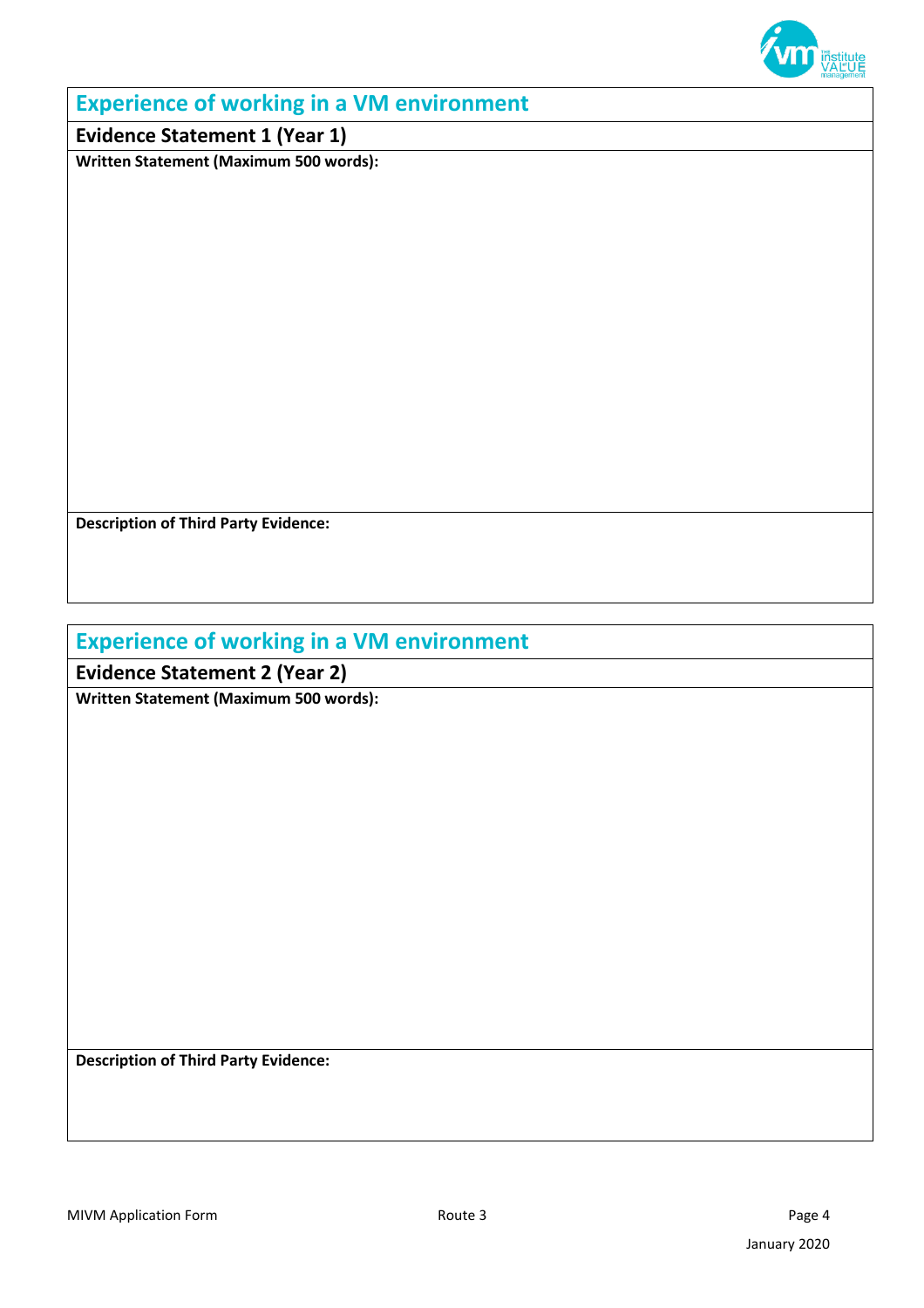

#### **Experience of working in a VM environment**

**Evidence Statement 3 (Year 3)**

**Written Statement (Maximum 500 words):**

**Description of Third Party Evidence:**

### **Experience of working in a VM environment**

**Evidence Statement 4 (Please state year(s) )** 

**Written Statement (Maximum 500 words):**

**Description of Third Party Evidence:**